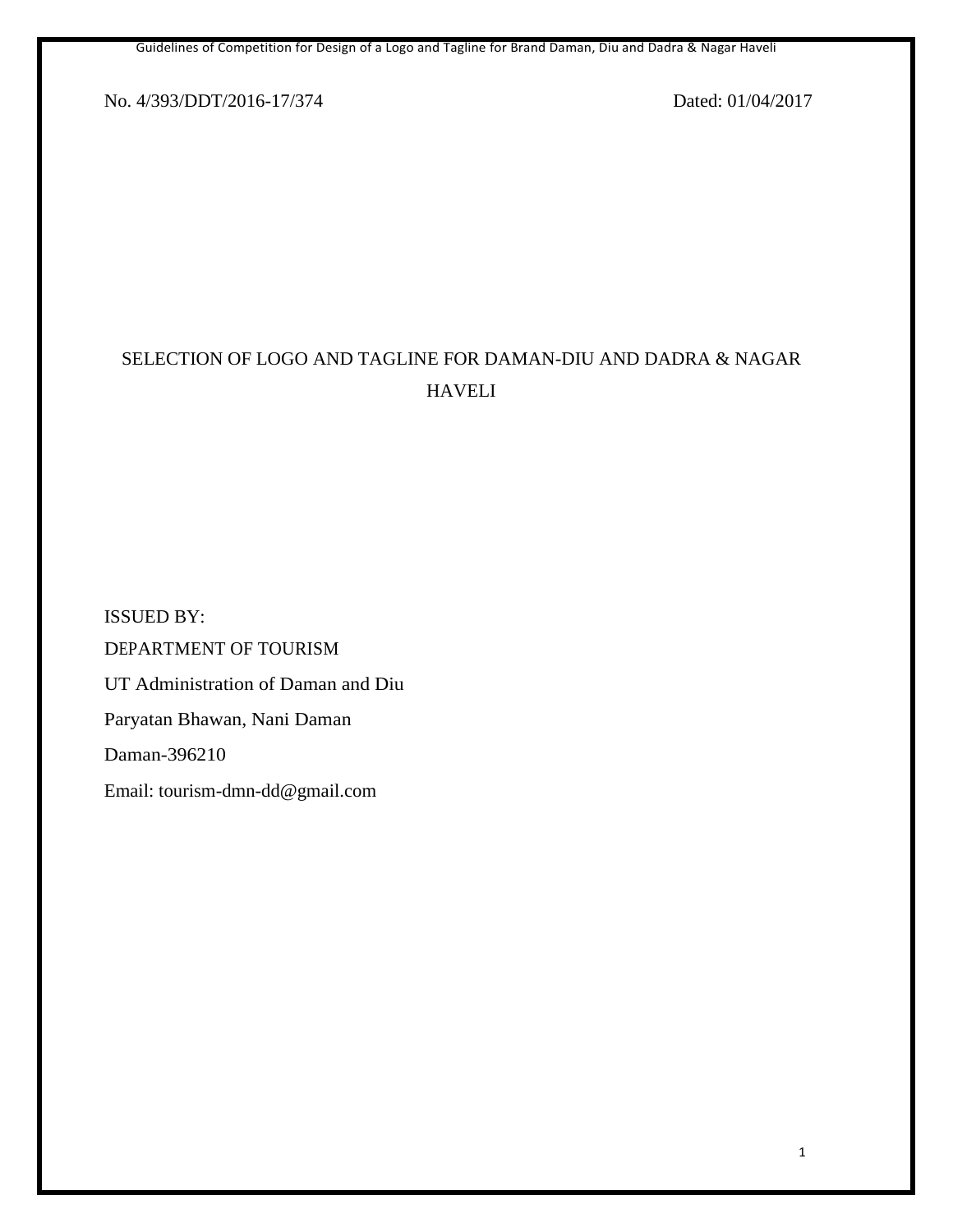#### **Introduction**

The Department of Tourism, Daman, Diu and Dadra & Nagar Haveli has been taking Initiatives to promote tourism in these territories. In this regard the Department of Tourism proposes to have two unique logos for Daman and Diu and Dadra & Nagar Haveli separately along with taglines.

The proposed Brand for Daman-Diu and Dadra & Nagar Haveli:

- Should encompass the territories core values, characteristics, aspirations and truest distinctions.
- **Establishtheinsightsintopromoting the territories of Damn-Diu and Dadra &** Nagar Haveli in the global tourism map.
- Beabigideathatcansurprise,inspire,anddistinguishitforyearstocome.

### **Submission Procedure**

a. Entries can be submitted only through Email to the Email ID [tourism-dmn](mailto:tourism-dmn-dd@nic.in)[dd@nic.in](mailto:tourism-dmn-dd@nic.in) / [damantourism2013@gmail.com](mailto:damantourism2013@gmail.com) The last date for submission of entries15.04.2017,the submission must contain JPEG/PNG file of the logo ONLY (with clear/transparent background) and PDF file containing: Page-1 - Personal Details (Along with Photograph & copy of Residential Proof): Full Name Firm/Company (if applicable) Full Address City State Date of Birth Mobile No. emailandPage-2—Logo&Rationale:Logo<>Rationale(innotmorethan50words) Any further clarification required can be obtained from the office of Deputy Director Tourism, Daman.

### **Terms and Conditions**

- a. Last date for submission of entries is15-04-2017 at 05:00PM(IST).The Emails received beyond 05.00 pm of 15.04.2017 shall not be considered for the competition.
- b. Participants may choose to submit logo & tagline design for both Daman-Diu and Dadra & Nagar Haveli or may submit logo & tagline design for one territory only either Daman-Diu or Dadra & Nagar Haveli.
- c. Only Indian Nationals are eligible for this Competition.
- d. Age Limit:NA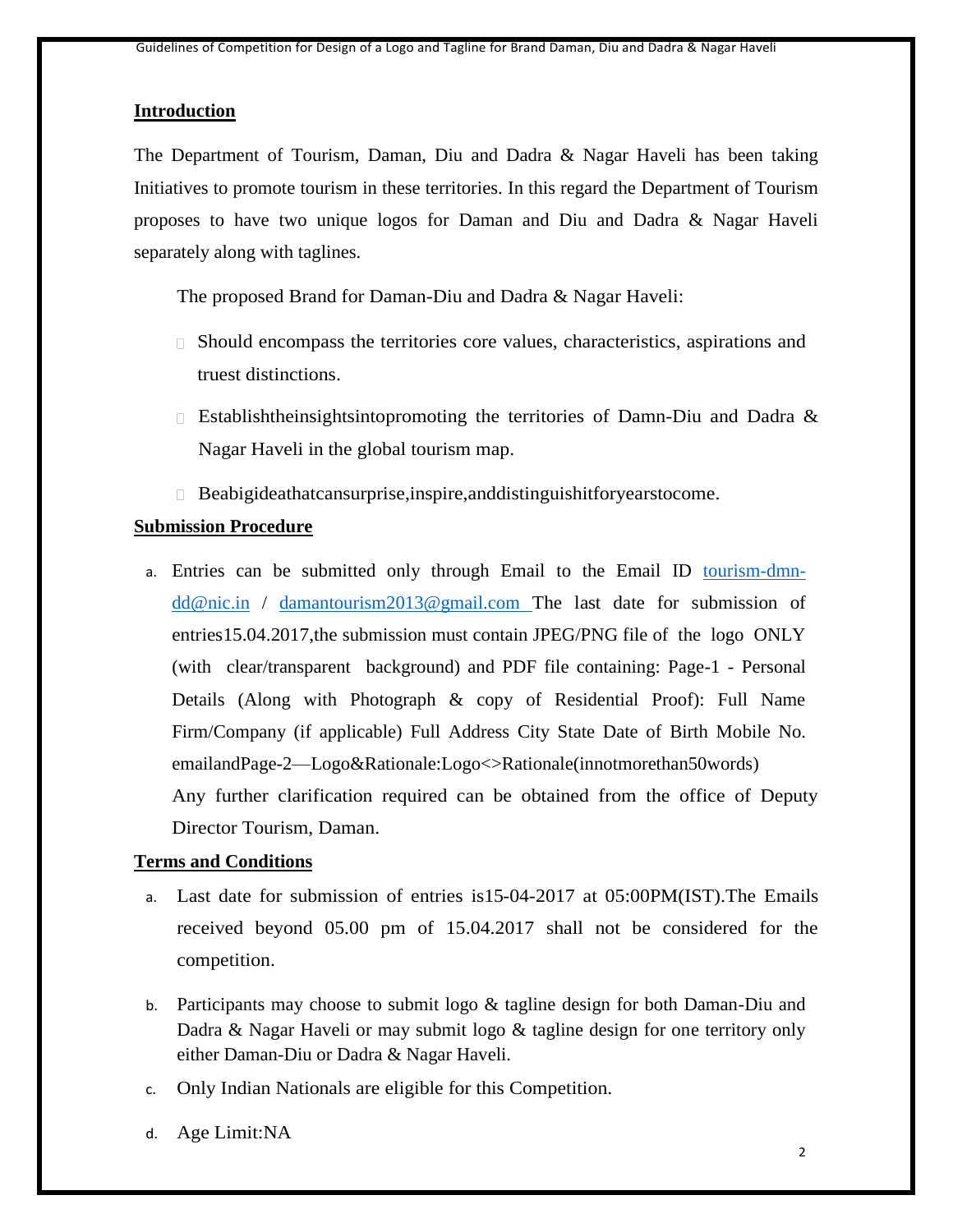- e. Individual, Group of Individuals, Organization/Agency etc are eligible.
- f. The final selected Logo and Tagline shall become the intellectual property of the Department of Tourism, Daman, Diu and Dadra & Nagar Haveli and the Participantshallnothaveanyrightoverthesame.
- g. The design must be original and should not violate any provision of the India copy right Act, 1957. By entering the competition, the Participants declare that the logo submitted is their original work, have not been submitted to any other competition, and does not infringe on any third party's existing copyrights. Any complaints that may arise due to similarities, likeness or comparison of the design would be the accountability of the participant as he/she would be responsible to prove its authenticity.
- h. Department of Tourism, Daman, Diu and Dadra & Nagar Haveli reserves the right not to select a winner if, in its sole discretion, no suitable entries are received.
- i. Department of Tourism, Daman, Diu and Dadra & Nagar Haveli reserves the right to disqualify any Entry at its sole discretion. No correspondence shall be enteredinto.
- j. In case if two separate entries are finalized one for the logo and one for the tagline, then the prizeamountshallbedividedequallyamongthetwo.
- k. **Intellectual Property Rights**
	- I. The winner/participant will be required to submit the EPS/CDR/SVG/PSD/original drawing or digital file of the logo on request by Department of Tourism. In case of hand written sketch, original sketch has to be submitted to DoT by participant/s.
	- II. Participants need to acknowledge and agree that all copyright and other rights in the logo including rights in the drawings, text or any other content submitted to Department of Tourism, Daman, Diu and Dadra & Nagar Haveli in respect of this competition shall be solely and exclusively owned by the Department of Tourism, Daman, Diu and Dadra & Nagar Haveli in case the logo is selected. All participants agree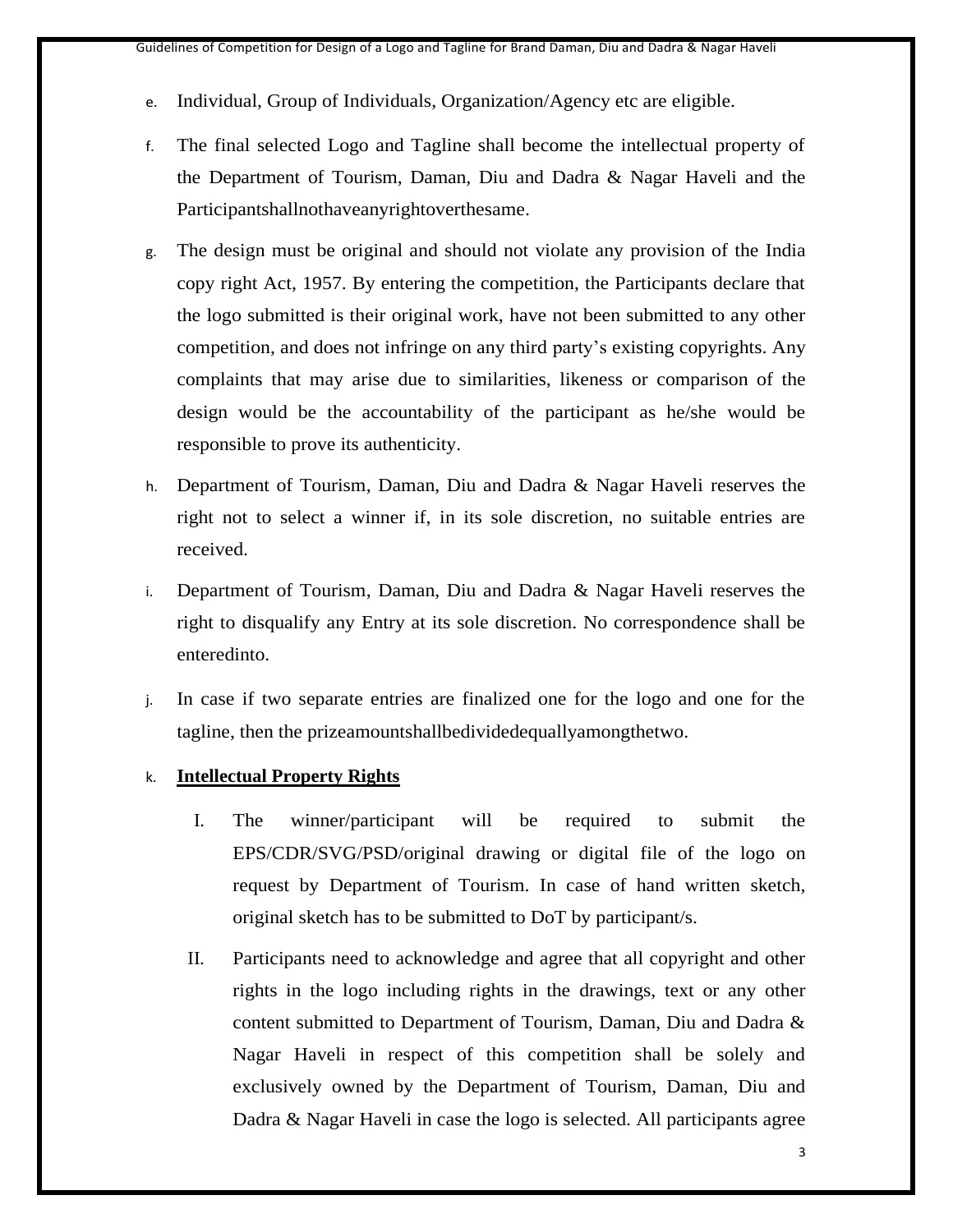to assign absolutely to Department of Tourism, Daman, Diu and Dadra & Nagar Haveli without charge all intellectual property rights, including the right to use, reproduce, modify, publish, license and/or otherwise deal with (whether for commercial and non-commercial purpose)the submitted logo design(s).

III. Participant/s represent and warrant that his/their entry is his/their own original work/creation and do not infringe the intellectual property rights of any third party. Anyone found infringing on others copyright would be disqualified from the competition. DOT does not bear any responsibility for copyright violations or infringements of intellectual property carried out by the participants.

# **3) Logo & Rationale**

- a. Logo must be submitted with the rationale of the design.
- b. Artwork: Entries must be submitted in PNG/JPEG format with transparent background. In case of hand written sketch, scanned image in PNG format has to be submitted by participant/s.
- c. Rationale: Maximum of 50 words in English to describe the concept, theme and symbolic elements and should also give Tagline.
- d. Logo shall be colourful and should represent ethos, core values, characteristics, aspirations, heritage and distinctions of the territories of Daman, Diu and DNH.
- e. Logo design should be compatible so that it is usable on the website/ social media such as Twitter/ Facebook and on printed materials such as b/w press releases, stationery and signage, labels etc.

## **4) Selection Process**

- a. The best winner shall be chosen on the basis of design consideration mentioned in the document.
- b. The decision of selection committee constituted by Department of Tourism for the purpose of selecting the winner shall be treated as final & binding to all the participants. The prize for the logo & tagline winner for Daman- Diu is INR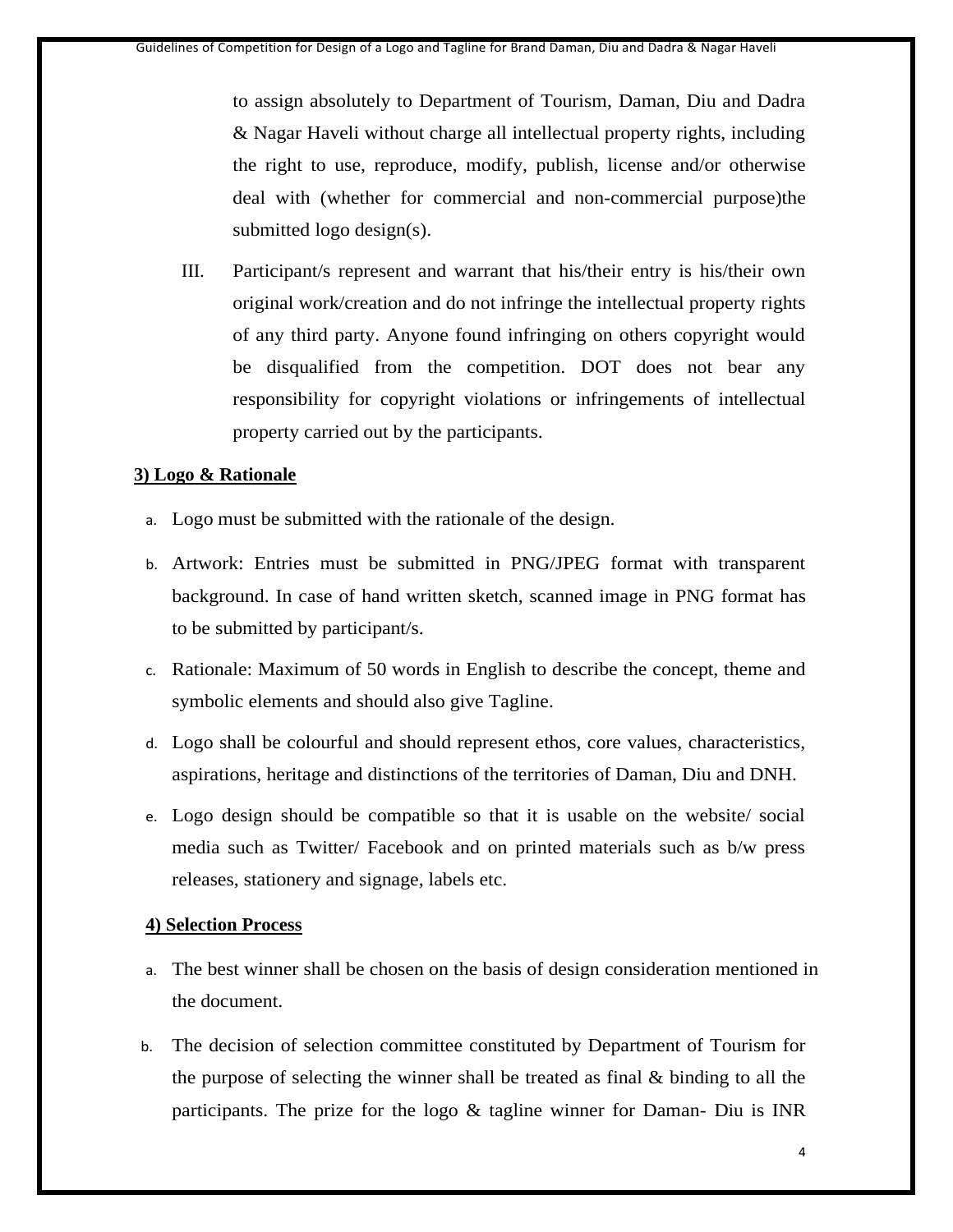25,000/- and the prize for the logo & tagline winner for Dadra & Nagar Haveli is INR 25,000/- respectively.

- c. The winning entry (including participant's details, photograph) will be showcased on the official website.
- d. No plagiarism shall be allowed and logo shall not use any material (Photograph, icon, symbol, image etc.) that is copyright protected.
- e. Department of Tourism, Daman, Diu and Dadra & Nagar Haveli reserves the right to cancel or amend all or any part of this Contest and/ or Terms and Conditions/ Technical Parameters/ Evaluation Criteria.

### **5) Evaluation Criteria**

- a. All the entries received by the department would be assessed for awards by selection Committee constituted by Department of Tourism.
- b. Entries would be judged on the basis of elements of creativity, originality, composition, technical excellence, simplicity, artistic merit and visual impact and how well they communicate as Daman-Diu and Dadra & Nagar Haveli as two distinct Brands.
- c. The decision of the Selection Committee would be final and binding on all the contestants and no clarifications would be issued to any participants or any decision of Selection Committee.
- d. Any legal proceedings arising out of the competition/its entries/winners shall be subject to local jurisdiction of Daman.